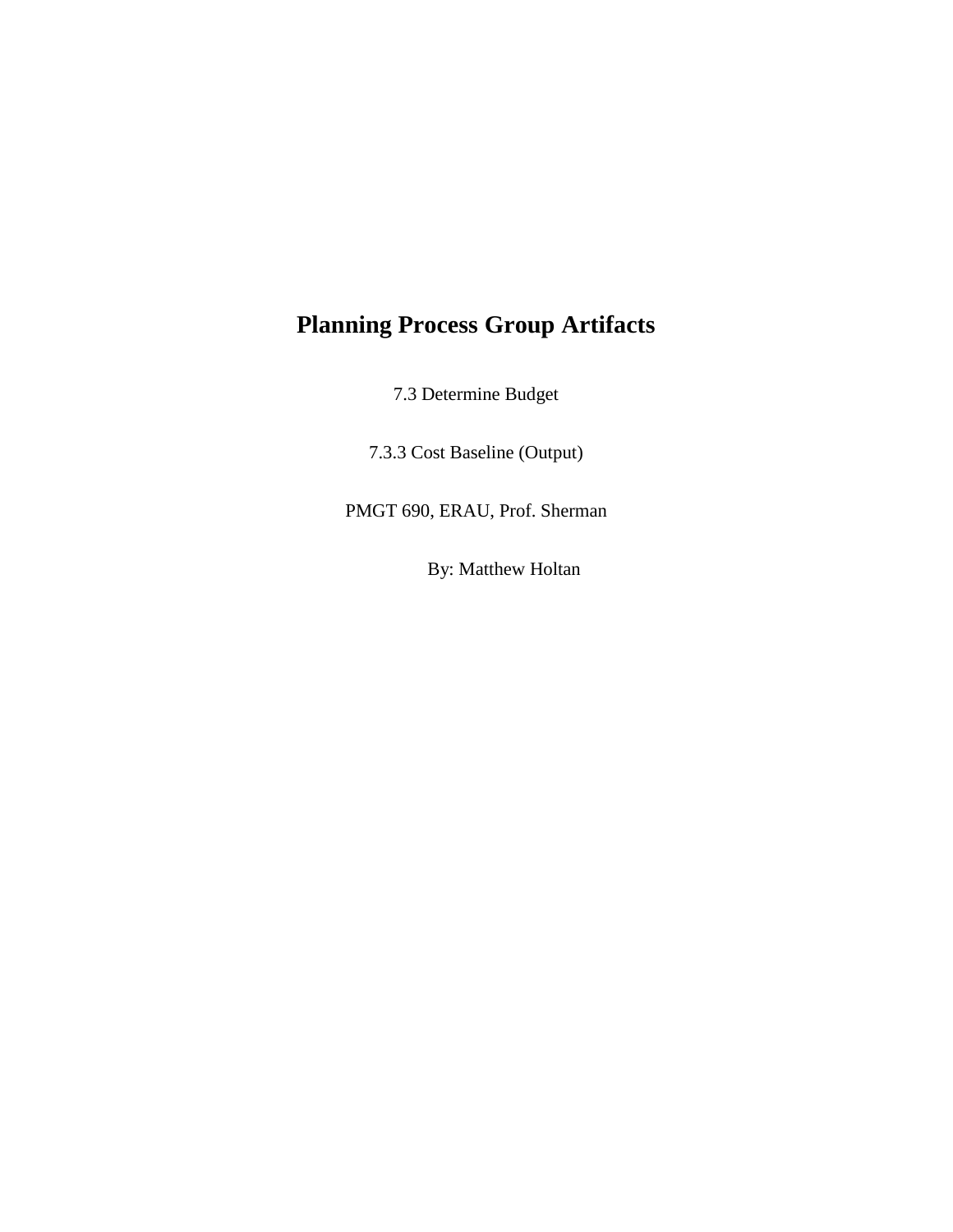7.3.3 Cost Baseline (Output): The Cost baseline is the approved version of the time-phased budget excluding any management reserves, which can only be changed through formal change control procedures and is used as a basis of comparison to actual results (PMI,2013). Here is a budget that was developed and used by the Team 2 from PMGT 501.

| Team 2 Budget         |                 |                 |              |                |                |                           |
|-----------------------|-----------------|-----------------|--------------|----------------|----------------|---------------------------|
| \$30,000              | <b>Budgeted</b> | <b>Actual</b>   | <b>Total</b> | <b>Deposit</b> | <b>Balance</b> | <b>Final Pay</b>          |
|                       | <b>Estimate</b> | <b>Estimate</b> | Act<br>Cost  |                | <b>Due</b>     | <b>Due</b><br><b>Date</b> |
| <b>Attire (8-10%)</b> | \$3,000         |                 |              |                |                | 29-May-<br>16             |
| Bridal gown           | \$1,000         |                 |              |                |                |                           |
| <b>Groom Tux</b>      | \$150           |                 |              |                |                |                           |
| <b>Brides Maids</b>   | \$500           |                 |              |                |                |                           |
| Grooms men            | \$500           |                 |              |                |                |                           |
| Family                | \$500           |                 |              |                |                |                           |
| Flower girl/RingBear  | \$200           |                 |              |                |                |                           |
|                       |                 |                 |              |                |                |                           |
| Caterer (30%)         | \$9,000         |                 |              | 12-May-<br>16  |                | $22$ -Jun-<br>16          |
| Coordinaters          |                 |                 |              |                |                |                           |
| Main Entry            | \$3,000         |                 |              |                |                |                           |
| Horderves             | 1000            |                 |              |                |                |                           |
| Liquor/beer/wine      | \$4,000         |                 |              |                |                | $16$ -Jun-<br>16          |
| Cooks/servers         | 1000            |                 |              |                |                |                           |
| Clean-up crew         |                 |                 |              |                |                |                           |
| <b>Venue (20%)</b>    | \$6,000         |                 |              | 22-May-<br>16  |                | $22$ -Jun-<br>16          |
| Rental of venue       | 3000            |                 |              |                |                |                           |
| Chairs/tables         | 500             |                 |              |                |                |                           |
| Decorations           | 1000            |                 |              |                |                |                           |
| Tent; lighting        | 500             |                 |              |                |                |                           |
| Clean-up              |                 |                 |              |                |                |                           |
|                       |                 |                 |              |                |                |                           |